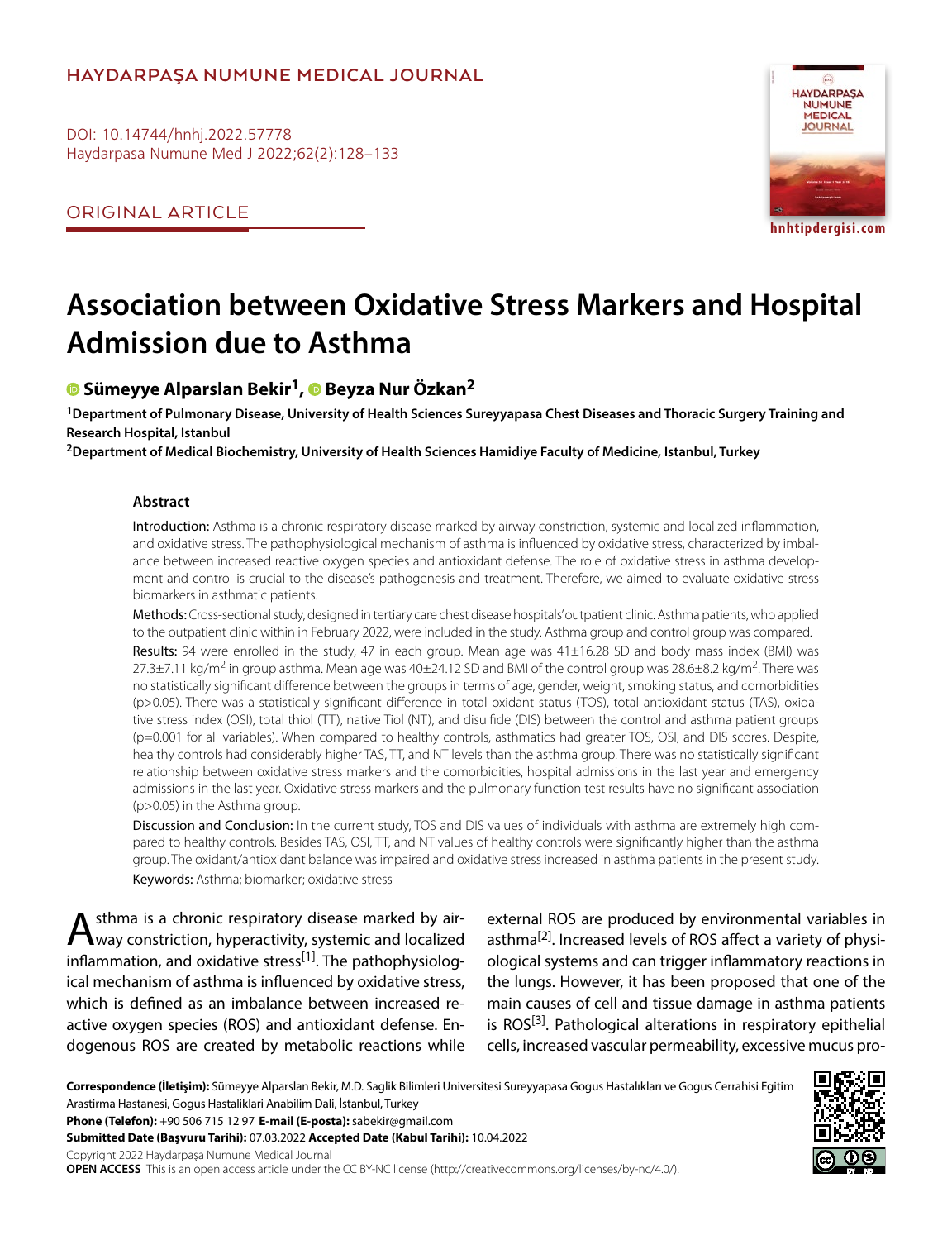duction, smooth muscle contraction, or airway hypersensitivity arise from the resultant cell and tissue damage<sup>[4]</sup>.

ROS are linked to cellular metabolic damage, which results in lipid peroxidation, protein modification, and nucleic acid damage<sup>[5]</sup>. Thiols are chemical compounds that contain the sulfhydryl group and take part in the formation of ROS in cells. The thiol disulfide (DIS) bond is reduced, which decreases oxidative stress and keeps the thiol DIS balance in control<sup>[6]</sup>. The thiol-DIS balance has been identified as a novel biological marker of oxidative stress in recent papers.

The role of oxidative stress in asthma development and control is crucial to comprehending the disease's pathogenesis and treatment. As a response, our study's goal is to look at oxidative stress biomarkers in asthmatic patients.

# **Materials and Methods**

Cross-sectional study, designed in tertiary care chest disease hospitals' outpatient clinic. Patients diagnosed with asthma, who applied to the outpatient clinic of the Tertiary Chest Diseases Hospital within in February 2022, were included in the study.

The study was approved by Health Sciences University Turkey Hamidiye Scientific Research Hospital Ethics Committee (04.02.2022-22/54) and it was conducted in accordance with the ethical principles stated in the Declaration of Helsinki. All asthma patients and healthy control group signed informed consent.

#### **Sample Collection**

After the patients who applied to the Istanbul Süreyyapaşa Chest Diseases and Thoracic Surgery Training and Research Hospital outpatient clinic and were diagnosed with asthma, the blood samples were routinely requested after the informed consent was signed, and the leftover inert blood was studied. Approximately 3 mL of blood was drawn into sterile blood tubes with EDTA. 200–400 μL of blood was drawn from this blood and transferred to 1.5 ml centrifuge tubes and then stored at −80°C. The remaining EDTA blood was centrifuged at 3000 $\times$  g for 10 min, then their plasma was separated and stored at -80°C until analysis.

#### **Number of Patients and Volunteers**

The study included individuals diagnosed with asthma between the ages of 18 and 65. Power analysis was used to determine the number of patients who would be included in the trial in order to attain 80% power at the 0.05 significance level. A total of 40 people were expected to

participate in the study. When this number of patients was reached, the study was finalized.

#### **Exclusion Criteria**

Exclusion criteria of the study were systemic diseases such as uncontrollable cancer, hematological, neurological, or hepatic diseases, which pose an inappropriate risk to the patients or affect the results. Having a concomitant lung disease such as chronic obstructive pulmonary disease, cystic fibrosis, interstitial lung disease, or bronchiectasis, which has the potential to affect asthma control and cause problems in terms of differential diagnosis, were also considered as exclusion criteria.

The total antioxidant status (TAS, Rel Assay, Gaziantep, Turkey) and total oxidant status (TOS, Rel Assay, Gaziantep, Turkey) levels of the samples were determined using a photometric technique and commercially available kits. TOS/ TAS was used to calculate the oxidative stress index (OSI).

#### **Statistical Analysis**

All statistical analysis will be performed using the SPSS version 25.0 program (IBM, Armonk, NY, USA). The Kolmogorov–Smirnov test was used to determine whether the quantitative variables were suitable for normal distribution. The independent samples t-test was used to compare independent groups in terms of normally distributed variables, and the Mann–Whitney U test was used in terms of non-normally distributed variables. To investigate the relationship between quantitative variables, Pearson or Spearman correlation analysis was used. Descriptive statistics for quantitative variables with a normal distribution were shown as mean standard deviation, whereas descriptive statistics for non-normally distributed quantitative variables were shown as median (25–75th percentile). The frequency distribution was used to express descriptive statistics for qualitative variables  $(\%)$ . Values of  $p<0.05$  were considered statistically significant.

# **Results**

Ninety-four patients were enrolled in the study, 47 in each group. Mean age was 41±16.28 SD (standard deviation), and body mass index (BMI) was  $27.3\pm7.11$  kg/m<sup>2</sup> in group asthma. Mean age was 40±24.12 SD (standard deviation), and BMI of the control group was  $28.6\pm8.2$  kg/m<sup>2</sup>.

There was no statistically significant difference between the groups in terms of age, gender, weight, smoking status and comorbidities (p>0.05). Demographic features and comorbidities are given in Table 1.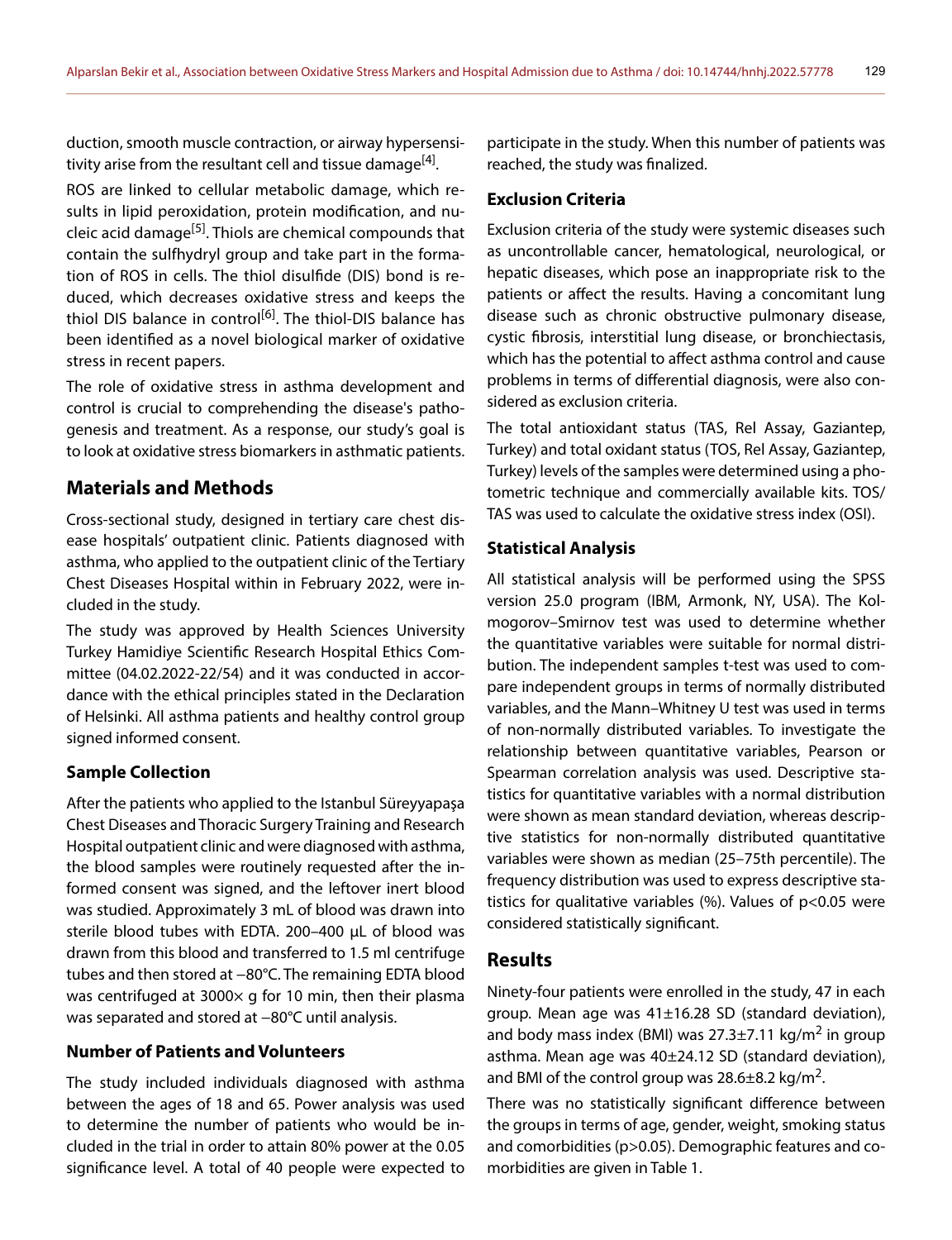| <b>Variables</b>           | n (%)     |
|----------------------------|-----------|
| Group                      |           |
| Control                    | 47 (50)   |
| Asthma                     | 47 (50)   |
| Gender                     |           |
| Female                     | 82 (83.7) |
| Male                       | 12(16.3)  |
| Smoking history            |           |
| Never-smoker               | 37 (78.7) |
| Smoker                     | 7(14.9)   |
| Ex-smoker                  | 3(6.4)    |
| Comorbidities              |           |
| Present                    | 19 (40.4) |
| Hypertension               | 4(8.5)    |
| Diabetes Mellitus          | 3(6.4)    |
| <b>Other Comorbidities</b> | 15 (31.9) |

**Table 1.** Demographic features and comorbidities of the study

Table 2 shows on oxidative stress markers in the control and asthma patient groups, as well as group comparison results. According to the results of the analysis, there was a statistically significant difference in TOS, TAS, OSI, total thiol (TT), Native Tiol (NT), and DIS between the control and asthma patient groups (p=0.001 for all variables). When compared to healthy controls, asthmatics had greater TOS, OSI, and DIS scores. Despite, healthy controls had considerably higher TAS, TT, and NT levels than the asthma group.

In Table 3, on oxidative stress markers in Asthma group with and without comorbidities and comparison results of the groups are given. According to the analysis, there was no statistically significant difference between groups according to oxidative stress markers (p>0.05). In Table 4, comorbidities, hospital admissions in the last year, emergency admissions in the last year, and the correlation analysis findings between asthma stage and oxidative stress markers are given. Accordingly, there was no statistically significant relationship between oxidative stress markers and the comorbidities, hospital admissions in the last year and emergency admissions in the last year (p>0.05).

| <b>Table 2.</b> Comparison results on oxidative stress markers in control and asthma groups |                        |                        |          |             |  |  |
|---------------------------------------------------------------------------------------------|------------------------|------------------------|----------|-------------|--|--|
| <b>Oxidative stress markers</b>                                                             | Group                  | t/Z                    | p        |             |  |  |
|                                                                                             | Control $(n=47)$       | Asthma $(n=47)$        |          |             |  |  |
| <b>TOS</b>                                                                                  | $10.82 \pm 0.92$       | $12.98 \pm 1.58$       | $-8.302$ | $< 0.001$ s |  |  |
| <b>TAS</b>                                                                                  | $1.54 \pm 0.13$        | $1.21 \pm 0.10$        | 14.573   | $< 0.001$ s |  |  |
| <b>OSI</b>                                                                                  | $6.97(6.47 - 7.40)$    | 10.67 (9.42–11.84)     | $-8.246$ | $< 0.001$ m |  |  |
| <b>TT</b>                                                                                   | 573.99±50.07           | $452.22 \pm 54.90$     | 11.472   | $< 0.001$ s |  |  |
| <b>NT</b>                                                                                   | $336.62 \pm 33.90$     | $165.75 \pm 30.03$     | 26.412   | $< 0.001$ s |  |  |
| <b>DIS</b>                                                                                  | 116.71 (102.74-128.51) | 136.35 (126.81-169.70) | $-4.395$ | $< 0.001$ m |  |  |

TOS: Total oxidant status; TAS: Total antioxidant status; OSI: Oxidative stress index; TT: Total thiol; NT: Native thiol; DIS: Disulfide; t: t-test statistics; Z: Z test statistics Descriptive statistics are given as percentiles (25.–75. Percentile) or mean±standard deviation. m: Mann–Whitney U test, s: t-test.

|  |  | Table 3. Comparison results on oxidative stress markers according to the presence of additional disease in the asthma group |  |
|--|--|-----------------------------------------------------------------------------------------------------------------------------|--|
|  |  |                                                                                                                             |  |
|  |  |                                                                                                                             |  |
|  |  |                                                                                                                             |  |

| <b>Oxidative stress markers</b> | <b>COMORBIDITIES</b> |                    |          | p      |  |
|---------------------------------|----------------------|--------------------|----------|--------|--|
|                                 | Absent (n=28)        | Present (n=19)     |          |        |  |
| <b>TOS</b>                      | $12.85 \pm 1.61$     | $13.08 \pm 1.49$   | $-0.493$ | 0.624s |  |
| <b>TAS</b>                      | $1.21 \pm 0.09$      | $1.20 \pm 0.12$    | 0.652    | 0.518s |  |
| OSI                             | $10.70 \pm 1.75$     | $11.06 \pm 1.51$   | $-0.732$ | 0.468s |  |
| <b>TT</b>                       | 437.96±57.64         | 464.71±40.23       | $-1.751$ | 0.087s |  |
| <b>NT</b>                       | 168.10±27.30         | $166.17 \pm 32.69$ | 0.216    | 0.830s |  |
| <b>DIS</b>                      | 134.94±31.42         | 149.27±23.59       | $-1.689$ | 0.098s |  |

TOS: Total oxidant status; TAS: Total antioxidant status; OSI: Oxidative stress index; TT: Total thiol; NT: Native thiol; DIS: Disulfide; t: t-test statistics; s: t-test; Descriptive statistics are given as percentiles (25.–75. Percentile) or mean±standard deviation.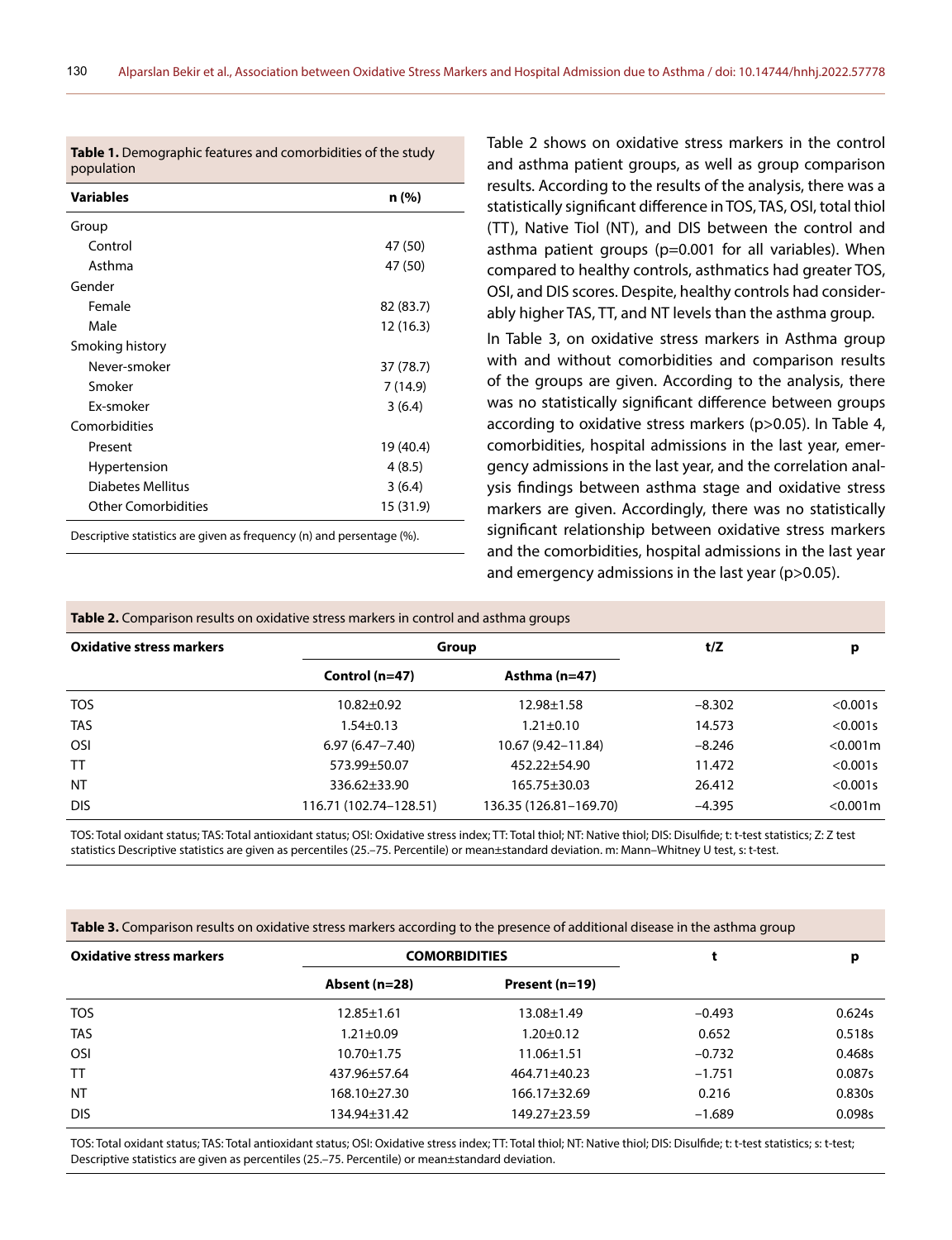|            | <b>Number of comorbidities</b> | <b>Hospital admission</b> | <b>Admission to emergency room</b> |
|------------|--------------------------------|---------------------------|------------------------------------|
| <b>TOS</b> | $r = 0.052$                    | $r = 0.116$               | $r = 0.034$                        |
|            | $p=0.729$                      | $p=0.439$                 | $p=0.818$                          |
| <b>TAS</b> | $r=-0.047$                     | $r=-0.040$                | $r = 0.034$                        |
|            | $p=0.755$                      | $p=0.792$                 | $p=0.818$                          |
| <b>OSI</b> | $r = 0.084$                    | $r = 0.101$               | $r = 0.028$                        |
|            | $p=0.573$                      | $p=0.499$                 | $p=0.850$                          |
| TT         | $r = 0.274$                    | $r=-0.125$                | $r=-0.132$                         |
|            | $p=0.062$                      | $p=0.404$                 | $p=0.377$                          |
| <b>NT</b>  | $r=-0.036$                     | $r = 0.184$               | $r = 0.055$                        |
|            | $p=0.811$                      | $p=0.216$                 | $p=0.711$                          |
| <b>DIS</b> | $r = 0.270$                    | $r=-0.146$                | $r=-0.214$                         |
|            | $p=0.067$                      | $p=0.328$                 | $p=0.149$                          |
|            |                                |                           |                                    |

**Table 4.** Correlation analysis between comorbidities, hospital admissions, emergency admissions in last year, and oxidative stress markers

TOS: Total oxidant status; TAS: Total antioxidant status; OSI: Oxidative stress index; TT: Total thiol; NT: Native thiol; DIS: Disulfide; r: Correlation coefficient.

The findings of the correlation study between pulmonary function test results and oxidative stress indicators in the asthma group are shown in Table 5. As a result, there was no statistically significant association between oxidative stress markers and the outcomes of the pulmonary function test (p>0.05) in the asthma group.

# **Discussion**

Asthmatic patients are identified by inflammation, which occurs when oxidizing substances alter the structure of epithelial cells, resulting in increased mucus production. As a result, structural changes occur in the airways, leading to bronchial remodeling which triggers the release of inflammatory mediators, worsening the disease's symptoms. Proinflammatory cytokines such as tumor necrosis factor, interleukin (IL)-1 and IL-6 are found to be elevated in Asthma patients[7].

Pro-inflammatory mediators are also correlated with higher oxidative state, which is consistent with the features of the disease. The Th2 pathway and eosinophilic inflammation are thought to be involved in the majority of asthma patients. Non-eosinophilic asthmatics, had relationship with other leukocyte subsets, and high oxidative condition and inflammation, resulting in higher oxidative markers than control groups<sup>[7,8]</sup>.

In the current study, TOS and DIS values of individuals with asthma are extremely high compared to healthy controls. On the other hand, TAS, OSI, TT, and NT values of healthy

|            | FEV1 (ml)   | <b>FEV1 (%)</b> | FVC (ml)    | <b>FVC</b> (%) | <b>PEF</b>  | <b>FEV1/FVC (%)</b> |
|------------|-------------|-----------------|-------------|----------------|-------------|---------------------|
| <b>TOS</b> | $r=-0.059$  | $r=-0.201$      | $r=-0.096$  | $r = 0.136$    | $r=-0.123$  | $r = 0.194$         |
|            | $p=0.694$   | $p=0.175$       | $p=0.521$   | $p=0.450$      | $p=0.410$   | $p=0.192$           |
| <b>TAS</b> | $r = 0.103$ | $r = 0.072$     | $r = 0.110$ | $r = 0.279$    | $r = 0.083$ | $r=-0.011$          |
|            | $p=0.491$   | $p=0.628$       | $p=0.462$   | $p=0.116$      | $p=0.579$   | $p=0.939$           |
| <b>OSI</b> | $r=-0.100$  | $r=-0.238$      | $r=-0.138$  | $r=-0.249$     | $r=-0.151$  | $r = 0.155$         |
|            | $p=0.505$   | $p=0.107$       | $p=0.355$   | $p=0.163$      | $p=0.312$   | $p=0.297$           |
| <b>TT</b>  | $r=-0.115$  | $r = 0.041$     | $r=-0.114$  | $r = -0.148$   | $r = 0.044$ | $r=-0.021$          |
|            | $p=0.443$   | $p=0.785$       | $p=0.446$   | $p=0.413$      | $p=0.767$   | $p=0.890$           |
| <b>NT</b>  | $r=-0.096$  | $r = -0.284$    | $r=-0.164$  | $r = -0.181$   | $r=-0.076$  | $r = 0.232$         |
|            | $p=0.522$   | $p=0.053$       | $p=0.270$   | $p=0.313$      | $p=0.613$   | $p=0.116$           |
| <b>DIS</b> | $r=-0.055$  | $r = 0.191$     | $r=-0.019$  | $r = 0.076$    | $r = 0.079$ | $r=-0.113$          |
|            | $p=0.715$   | $p=0.199$       | $p=0.899$   | $p=0.972$      | $p=0.600$   | $p=0.450$           |
|            |             |                 |             |                |             |                     |

**Table 5.** Correlation analysis findings between pulmonary function test results and oxidative stress markers in the asthma patients

TOS: total oxidant status; TAS: total antioxidant status; OSI: oxidative stress index; TT: total thiol; NT: native thiol; DIS: disulfide.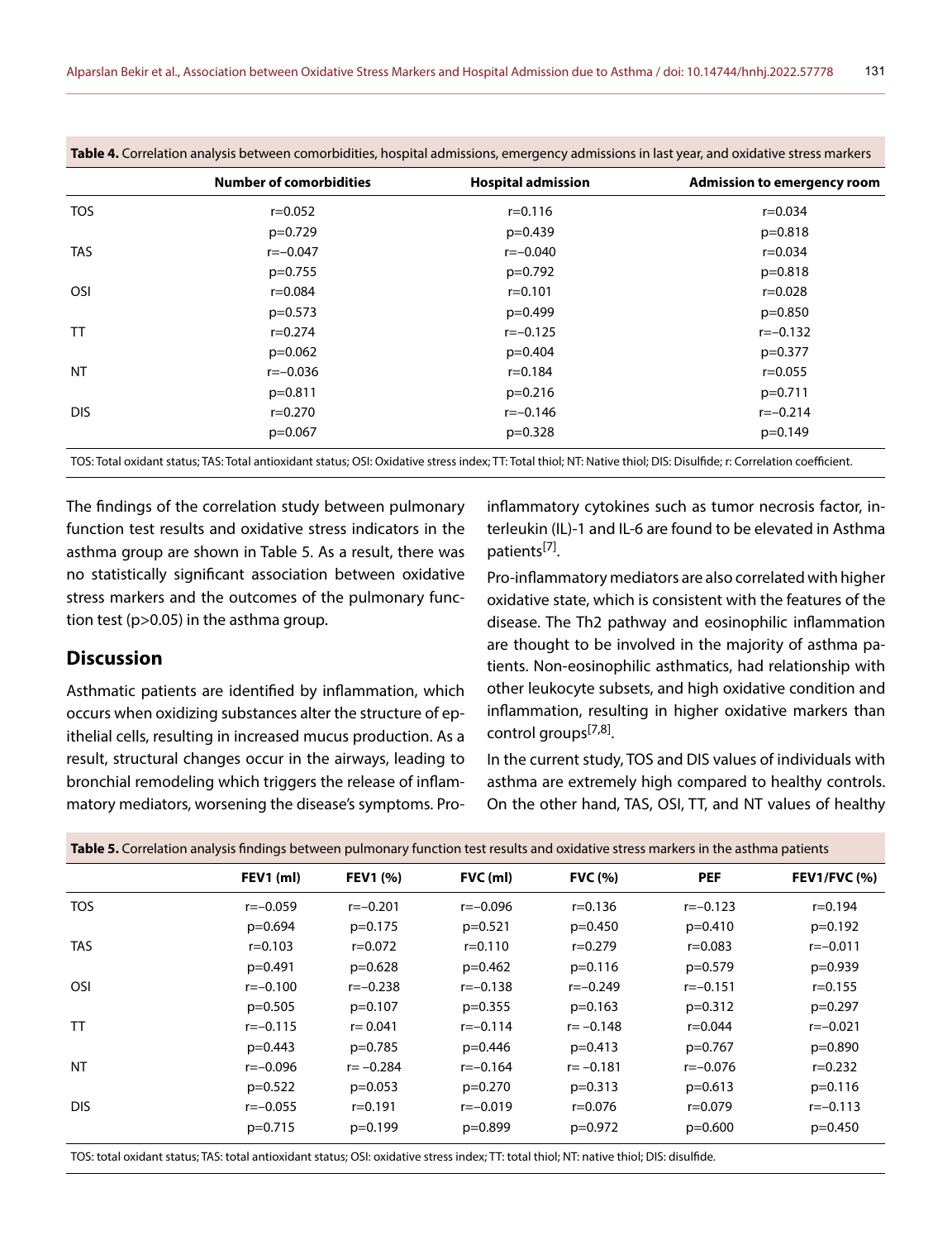controls were significantly higher than the asthma group.

There are no adequate study which demonstrate a relationship between antioxidant indicators and asthmatic lung function/disease severity<sup>[8]</sup>. Both in the lung and in the blood, superoxide dismutase (SOD) activity has been demonstrated to be favorably linked with lung function<sup>[8]</sup>. Excessive ROS production causes SOD inactivation, which could be associated with lung function loss. In addition, circulating leukocytes may be involved in SOD inactivation and oxidant production, leading to a reduction in lung function<sup>[9,10]</sup>. Other enzymatic antioxidants and lung function are not found to have any meaningful relationships in many studies<sup>[9,10]</sup>. The enzymes lower (SOD) oxidative susceptibility or differential gene regulation in response to oxidative harm. In our study, we also did not find any relation with the lung functions, but a difference between healthy and diseased subjects. In our study, we did not find any relationship between lung functions of asthmatic patients and oxidative stress markers, but we found a difference in oxidative stress markers between healthy and diseased individuals.

Several investigations have found an increased oxidative burden in asthmatic patients. Cluzel et al.<sup>[11]</sup> studied at the respiratory burst of alveolar macrophages in bronchoalveolar lavage (BAL), finding that it was much higher in asthma patients, and that there was a link between alveolar macrophage ROS production and asthma severity. In several studies, revealed that changes in antioxidant enzymes are relatively common in asthmatic airways<sup>[11]</sup>. Because there has no adequate data about the oxidative level of the peripheral blood and the oxidative condition of alveolar macrophages in asthmatic patients<sup>[11]</sup>. In the current study, respiratory burst of alveolar macrophages in BAL was not evaluated, besides peripheral blood, and the oxidative condition of alveolar macrophages in asthmatic patients was determined.

There were some limitations. First, it was a cross-sectional, single-center study. Nonetheless, it provides crucial clinical information due to the sample size and specific patient group such as asthma. Second, the study was undertaken using only asthma patients and the results were not be generalized. These results may be helpful for physicians managing the relationship between Asthma patients and oxidative stress markers during their follow-up period.

Smoking has a significant impact on the lungs' oxidative state. Exogenous causes of oxidative stress in the lungs include smoking, air pollution, and biomass smoke; nevertheless, oxidative stress remains even in ex-smokers, demonstrating that oxidative stress can arise endogenously. Smoking was not evaluated as an interfering factor in our study because the number of smoker patients is quite low, and the oxidative state is associated to disease itself.

# **CONCLUSION**

In our study, we found that the oxidant/antioxidant balance was impaired and oxidative stress increased in asthma patients. Future research should focus on the development of innovative therapeutic strategies that combine antioxidant therapy with asthma treatment.

**Ethics Committee Approval:** The study was approved by Health Sciences University Turkey Hamidiye Scientific Research Hospital Ethics Committee (04.02.2022-22/54) and it was conducted in accordance with the ethical principles stated in the Declaration of Helsinki.

**Peer-review:** Externally peer-reviewed.

**Authorship Contributions:** Concept: S.A.B.; Design: S.A.B.; Data Collection or Processing: S.A.B.; Analysis or Interpretation: S.A.B., B.N.Ö.; Literature Search: B.N.Ö.; Writing: S.A.B., B.N.Ö.

**Conflict of Interest:** None declared.

**Financial Disclosure:** The authors declared that this study received no financial support.

### **References**

- 1. Sahiner UM, Birben E, Erzurum S, Sackesen C, Kalayci O. Oxidative stress in asthma. World Allergy Organ J [2011;4:151–8.](https://doi.org/10.1097/WOX.0b013e318232389e)
- 2. Andrianjafimasy M, Zerimech F, Akiki Z, Huyvaert H, Le Moual N, Siroux V, et al. Oxidative stress biomarkers and asthma characteristics in adults of the EGEA study. Eur Respir J 2017;50:1701193. [\[CrossRef\]](https://doi.org/10.1183/13993003.01193-2017)
- 3. Kirkham P, Rahman I. Oxidative stress in asthma and COPD: Antioxidants as a therapeutic strategy. Pharmacol Ther 2006;111:476–94. [\[CrossRef\]](https://doi.org/10.1016/j.pharmthera.2005.10.015)
- 4. Kleniewska P, Pawliczak R. The participation of oxidative stress in the pathogenesis of bronchial asthma. Biomed Pharmacother 2017;94:100–8[. \[CrossRef\]](https://doi.org/10.1016/j.biopha.2017.07.066)
- 5. Halliwell B, Gutteridge JM. Lipid peroxidation, oxygen radicals, cell damage, and antioxidant therapy. Lancet 1984;1:1396–7. [\[CrossRef\]](https://doi.org/10.1016/S0140-6736(84)91886-5)
- 6. Erel O, Neselioglu S. A novel and automated assay for thiol/di-sulphide homeostasis. Clin Biochem 2014;47:326-32[. \[CrossRef\]](https://doi.org/10.1016/j.clinbiochem.2014.09.026)
- 7. Larkin EK, Gao YT, Gebretsadik T, Hartman TJ, Wu P, Wen W, et al. New risk factors for adult-onset incident asthma. A nested case-control study of host antioxidant defense. Am J Respir Crit Care Med 2015;191:45–53[. \[CrossRef\]](https://doi.org/10.1164/rccm.201405-0948OC)
- 8. Nadeem A, Siddiqui N, Alharbi NO, Alharbi MM. Airway and systemic oxidant-antioxidant dysregulation in asthma: A possible scenario of oxidants spill over from lung into blood. Pulm Pharmacol Ther 2014;29:31-40[. \[CrossRef\]](https://doi.org/10.1016/j.pupt.2014.06.001)